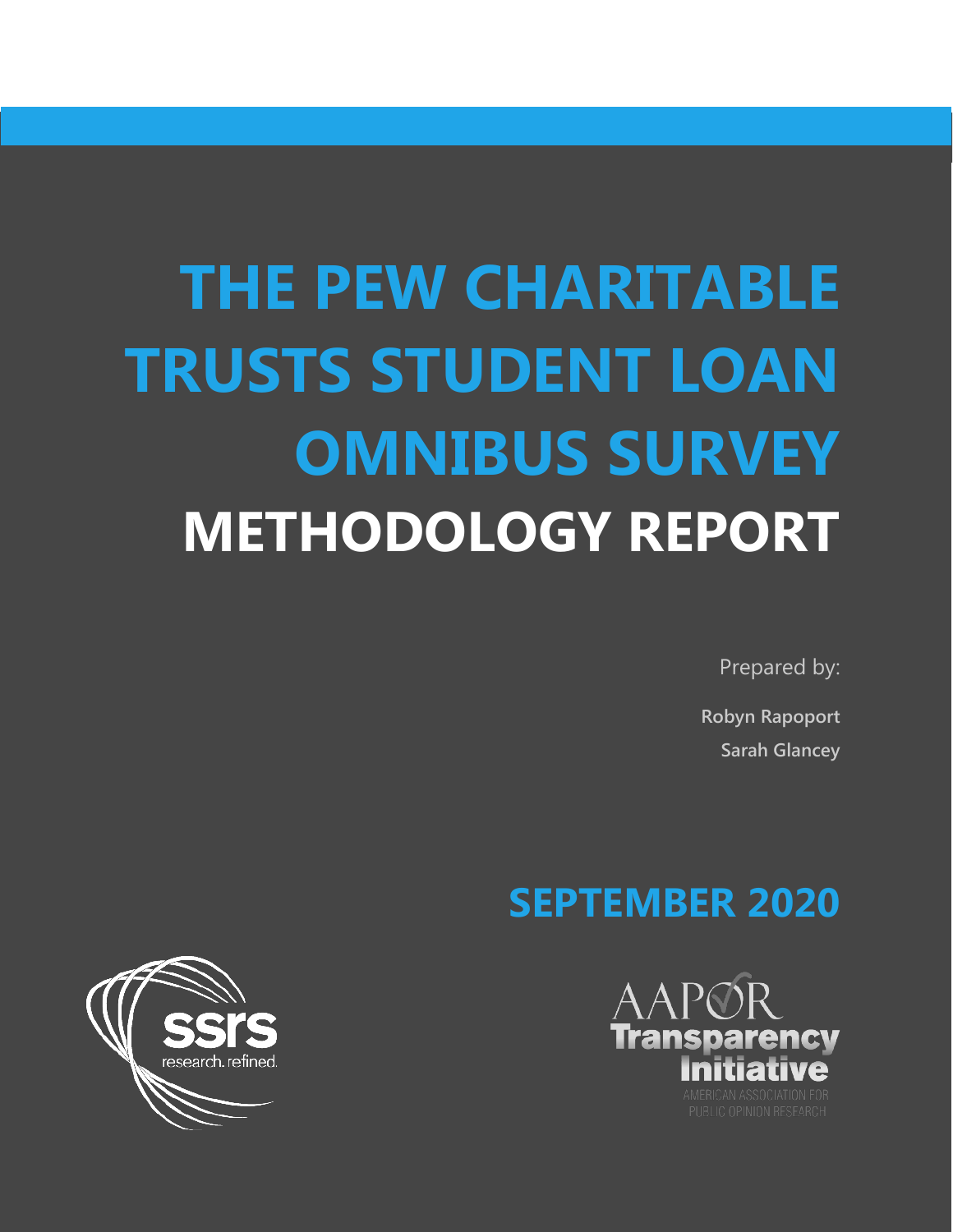## **Table of Contents**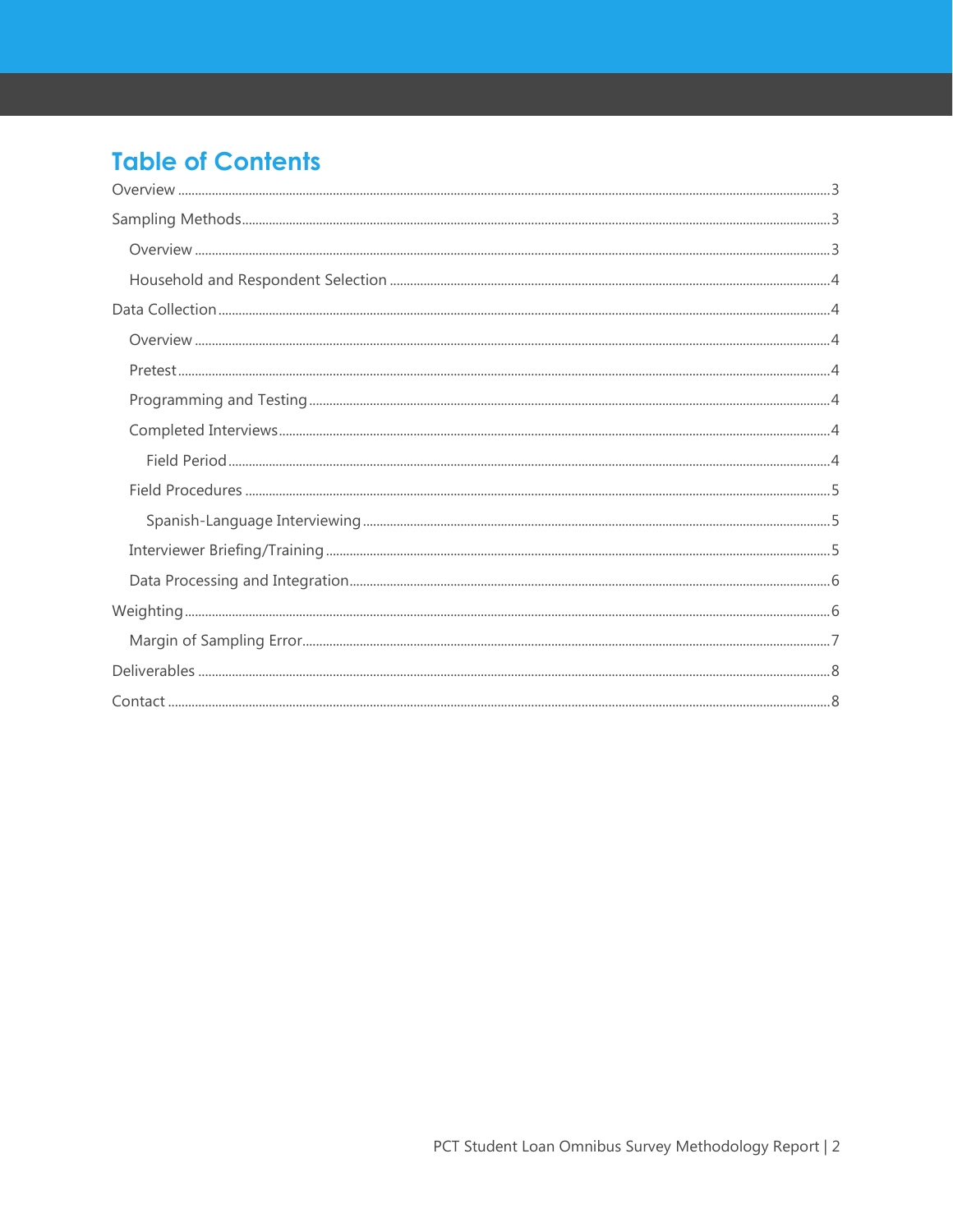## <span id="page-2-0"></span>**OVERVIEW**

This methodology report addresses The Pew Charitable Trusts' (PCT) Student Loan Omnibus survey. This survey was conducted via landline and mobile telephone with a nationally representative sample of respondents through the SSRS Omnibus. For this insert, PCT was interested in surveying a sample of student loan borrowers and nonborrowers (i.e., those who do not have anyone living in their household with student loans).

During the four weeks PCT's survey was included in the SSRS Omnibus, all respondents 18 or older were asked if they currently have student loans, or if anyone living in the household currently has student loans (LOAN1). A total of 4,022 interviews were asked LOAN1 on the SSRS Omnibus Aug. 4-23, 2020, and Sept. 1-6, 2020. Approximately 70% of the interviews asked LOAN1 were conducted via mobile phone (n=2,812) and 30% (n=1,210) asked LOAN1 were completed via landline. If a respondent said either they or someone in their household has student loans, they were classified as a "borrower." If no one in the household currently has student loans, the respondent was considered a "nonborrower." Throughout the entire field period, each borrower was asked the entire insert (i.e., LOAN1 through LOAN17). For the first three weeks in field, we completed interviews with a random 4 out of every 10 respondents 18 or older who were classified as nonborrowers. During the fourth and final week of data collection, only borrowers screened in and were asked the entire survey insert (i.e., no nonborrowers were selected during this time).

In total, N=4,022 respondents were asked LOAN1. Among those 4,022 respondents, almost one-quarter (21%) were borrowers (N=875) and more than three-quarters (78%) were nonborrowers (N=3,147). Among the nonborrowers, N=956 were randomly chosen to complete the entire survey insert. The final sample size total is  $n = 1,831$ . Seventy-two percent (n=1,331) completed the survey via mobile phones and 27% (n=500) completed it via landline.

This report is organized into five sections. The first section provides an overview of the project. The next two sections describe the sample design and data collection and fielding. The final two sections address weighting procedures and project deliverables.

## <span id="page-2-1"></span>**SAMPLING METHODS**

#### <span id="page-2-2"></span>**Overview**

Data was collected through the SSRS Omnibus. Each Omnibus survey consists of a minimum of 1,000 interviews, of which 700 interviews are completed with respondents on their cellphones and at least 35 are conducted in Spanish. Completes are representative of the United States population of adults 18 and older. The SSRS Omnibus uses a fully replicated, stratified, single-stage, random-digit-dialing (RDD) sample of telephone households and randomly generated cellphones. Sample telephone numbers are computergenerated and loaded into online sample files accessed directly by SSRS' computer assisted telephone interviewing (CATI) system. Within each sample household, a single respondent is randomly selected.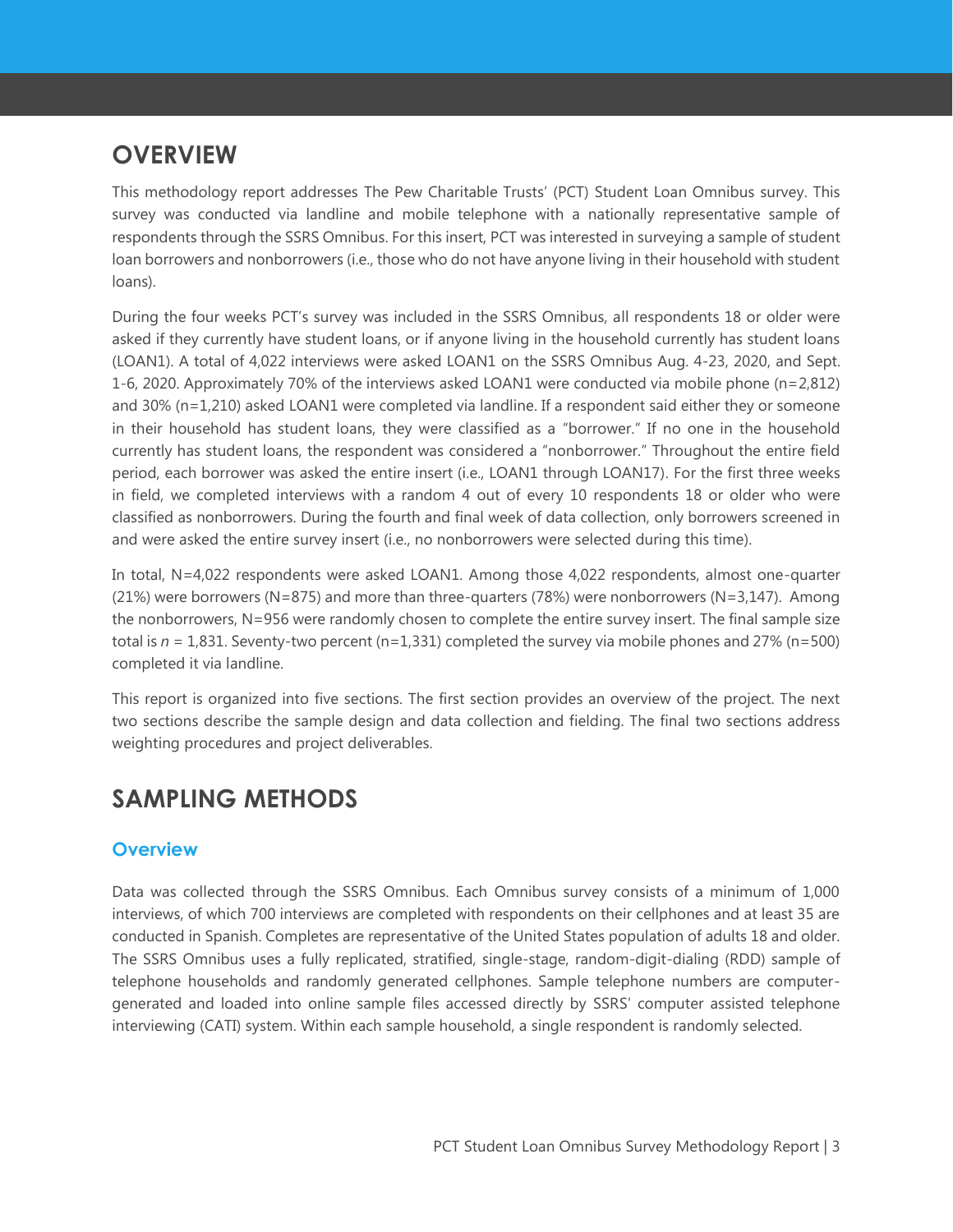#### <span id="page-3-0"></span>**Household and Respondent Selection**

Within each landline household, a single respondent is selected through the following selection process: First, interviewers ask to speak with the youngest adult male/female at home. The term "male" appears first for a randomly selected 30% of the cases and "female" for the other randomly selected 70%. If there are no men/women at home during that time, interviewers ask to speak with the youngest female/male at home.

Cellphones are treated as individual devices, and the interview may take place outside the respondent's home; therefore, cellphone interviews are conducted with the person answering the phone.

## <span id="page-3-1"></span>**DATA COLLECTION**

#### <span id="page-3-2"></span>**Overview**

The Pew Charitable Trusts developed the survey instrument in collaboration with SSRS. Questionnaire development occurred between July 16 and Aug. 3, 2020, with PCT providing an initial draft and SSRS providing survey feedback. Specifically, when reviewing the instrument, SSRS provided feedback regarding question wording, order, clarity, and other issues pertaining to questionnaire quality. Prior to the field period, SSRS formatted the questionnaire and translated the survey instrument into Spanish. The study was then programmed into SSRS' CATI system. Interviews were conducted Aug. 4-23, 2020, and Sept. 1-6, 2020.

#### <span id="page-3-3"></span>**Pretest**

SSRS conducted a CATI pretest on July 28, 2020, and July 30, 2020, and achieved a total of 39 pretest completes through the SSRS Omnibus. On July 28, 2020, a random 34 respondents were selected to receive the insert. On July 30, 2020, only borrowers were selected to continue past LOAN1.

Following the pretest, SSRS provided PCT with recordings of completed interviews and a detailed memo including feedback on the overall instrument, average length, and interviewing quality. Based on the pretest feedback, PCT made adjustments to the questionnaire, and the survey was finalized on Aug. 3, 2020.

#### <span id="page-3-4"></span>**Programming and Testing**

Once the questionnaire was finalized, the study was programmed into SSRS' CATI system. Prior to the field period, extensive checking of the program was conducted to assure skip patterns followed the design of the questionnaire. Also, thousands of cases of random data were run through the program to provide another check of the accuracy of the CATI program.

#### <span id="page-3-5"></span>**Completed Interviews**

#### <span id="page-3-6"></span>*Field Period*

Interviews were conducted Aug. 4-23, 2020, and Sept. 1-6, 2020.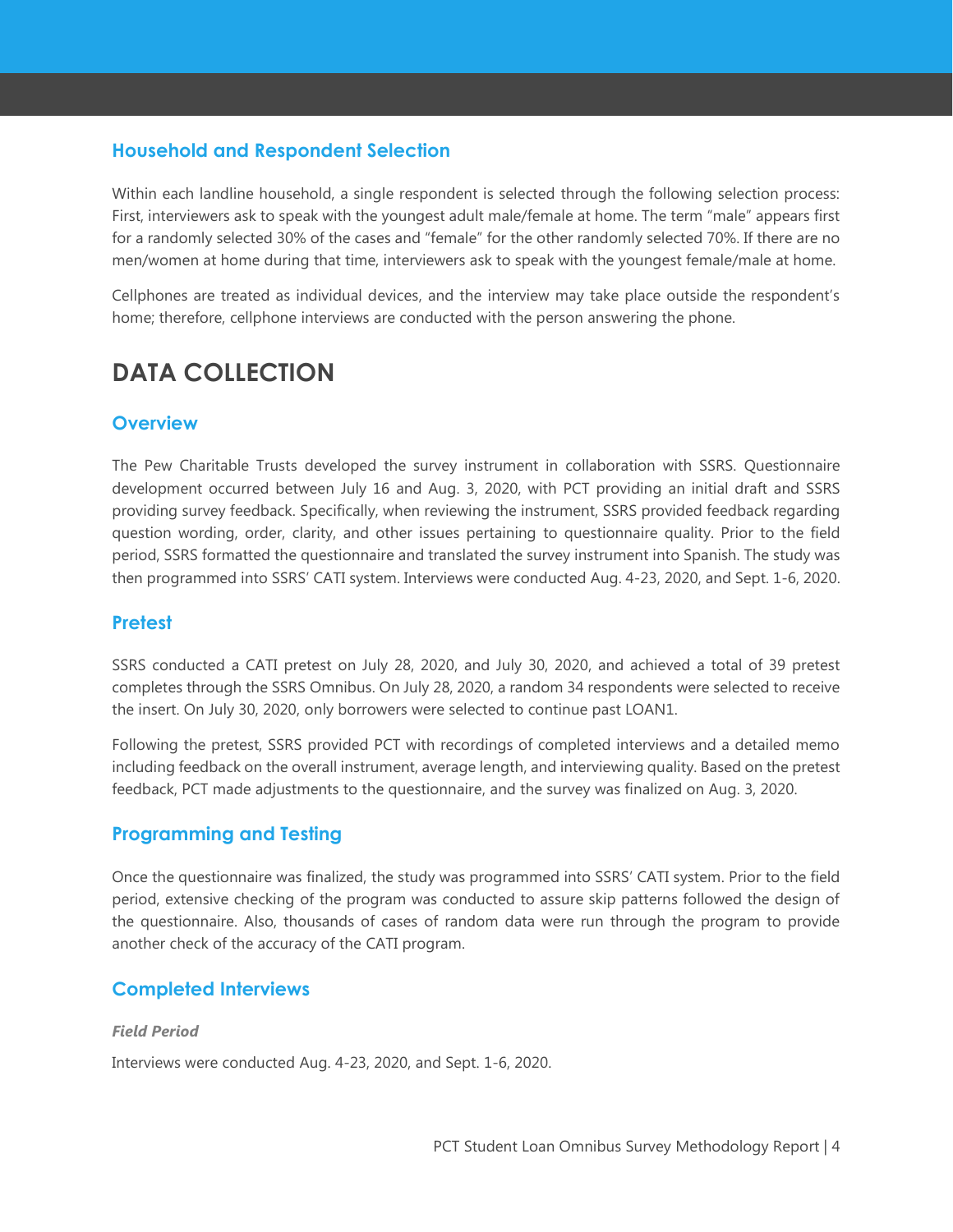#### <span id="page-4-0"></span>**Field Procedures**

Interviewing for each SSRS Omnibus survey is conducted over a six-day period, typically from Tuesday through Sunday, thus including weekdays and weekends. Sample telephone numbers are displayed directly on each interviewer's screen. Based on the result of the call, the interviewer either begins the questionnaire introduction or dispositions that particular sample number by entering an appropriate call result code. The result of every attempt is stored for each sample telephone number.

Each wave of the SSRS Omnibus is composed of two distinct parts. The first is a series of inserts contracted for by various clients; these inserts may range from a single, closed-ended question to a 20-minute battery of open- and closed-ended questions. The second part of the SSRS Omnibus questionnaire includes standard demographic/classification questions.

The CATI system allows for computer control of questionnaire administration, automatic handling of skip pattern response editing, and range checks. Closed-ended responses are ready for tabulation following completion of the last interview. Each unit in the sample receives as many calls as necessary in order to survey qualified respondents and to fulfill the required number of interviews within each substrata of the samples. Additional callback attempts follow a differential callback schedule (a.m./p.m., alternate days, weekdays/weekends) to ensure the highest completion rate possible.

In an effort to maximize the response rate in the interview phase, respondents are given every opportunity to complete the interview at their convenience. For instance, those refusing to continue at the initiation of or during the course of the interview will be offered the opportunity to be re-contacted at a more convenient time to complete the interview. Nonresponsive numbers, such as no answers, answering machines, and busy signals, receive three call attempts.

A key way to increase responses rates is through the use of refusal conversions. Though all of SSRS' interviewers regularly go through "refusal aversion" training, refusals are still a regular part of survey research. SSRS has a core group of specially trained and highly experienced refusal converters who will redial all initial refusals on this project to attempt to convert them to final completed interviews.

#### <span id="page-4-1"></span>*Spanish-Language Interviewing*

SSRS utilizes a staff of Spanish-speaking interviewers who offer respondents the option of completing the survey in Spanish or in English. Bilingual interviewers call all respondents identified as Spanish-speaking and ask them to complete the SSRS Omnibus.

#### <span id="page-4-2"></span>**Interviewer Briefing/Training**

Prior to the start of every Omnibus, interviewers are personally briefed and trained on the issues specific to the inserts. The inserts' overall objectives, specific procedures, and questionnaire content are conveyed to the interviewers. Each question is reviewed, and mock interviews are conducted to ensure that all procedures are being followed correctly. In addition, written "job decisions" are created to serve as a manual and record of how to handle out-of-the-ordinary responses to the questionnaires, thus promoting interviewer consistency over time.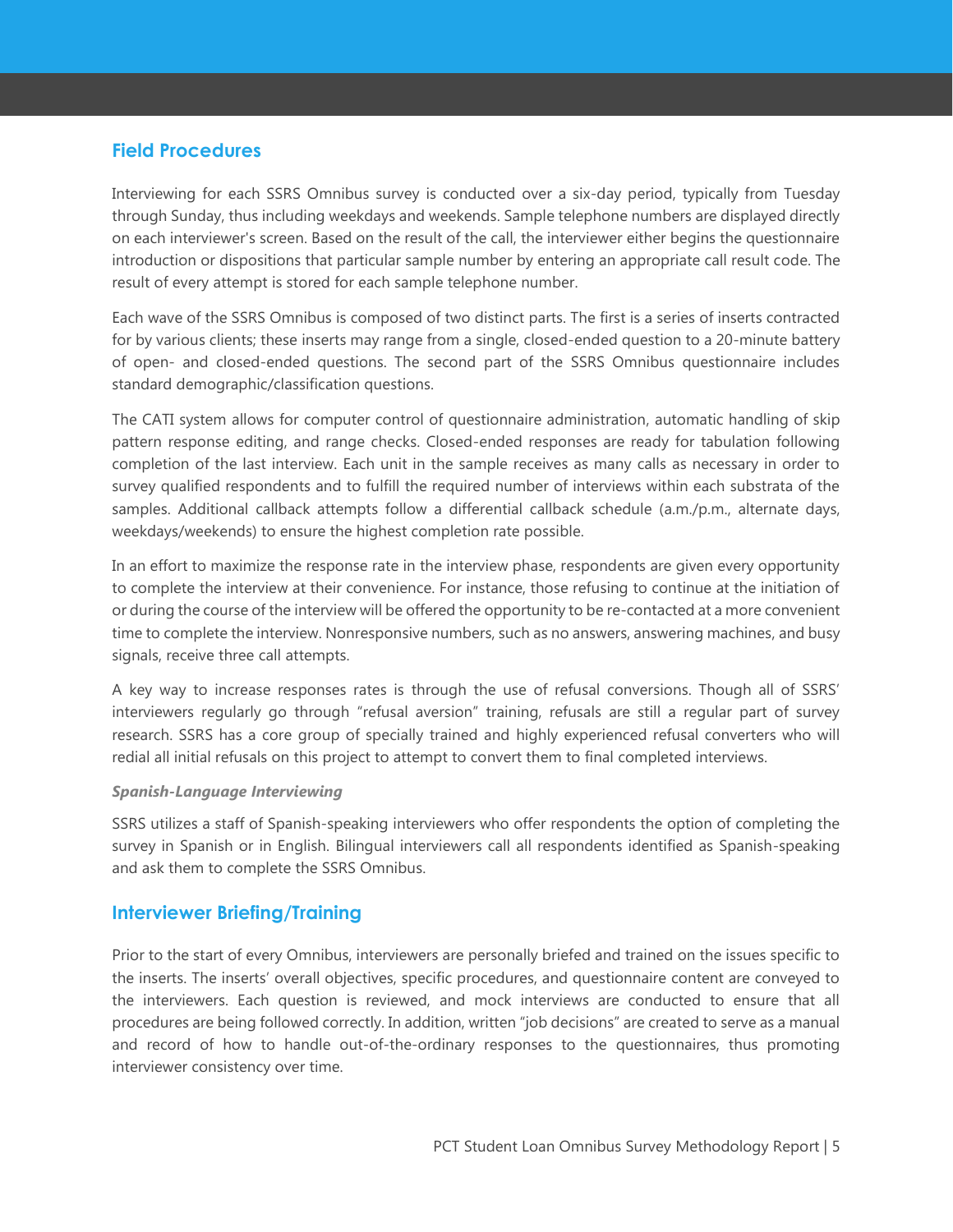Throughout the week, strict control procedures are maintained. Field personnel and project directors continually monitor the interviewers. Each time an interview is monitored, a supervisor reviews the responses as they are entered into the CATI system to verify the accuracy of the responses recorded by the interviewer.

In addition, evaluation forms are completed to rate interviewers on diction, refusal conversion, verbatim recording of open ends, probing, etc. Interviewers are counseled on their weaknesses and praised on improvements.

#### <span id="page-5-0"></span>**Data Processing and Integration**

Data was checked using multiple methods. Data was checked after the first night of interviewing and throughout the field period to confirm that skip patterns were correctly followed. In addition, the back-end programmer created a program consisting of instructions derived from the skip patterns designated on the questionnaire to check the data. The program confirmed that data was consistent with the definitions of codes and ranges and matched the appropriate bases of all questions. The SSRS team also reviewed preliminary SPSS files and conducted an independent checking of all created variables to ensure that all variables were accurately constructed.

Data file preparation began soon after the study entered the field. The programmer developed syntax for the created variables requested by Pew. Independently, the SSRS project team checked all SPSS variables to confirm that they were created correctly, had the correct number of cases, and were coded according to specifications. Frequencies and marginals were also run against clean data and reviewed to further verify valid codes and skip patterns.

### <span id="page-5-1"></span>**WEIGHTING**

Each SSRS Omnibus insert was weighted to provide nationally representative and projectable estimates of the adult population 18 years of age and older. The weighting process took into account the disproportionate probabilities of household and respondent selection due to the number of separate telephone landlines and cellphones answered by respondents and their households, as well as the probability associated with the random selection of an individual household member. Following application of the above weights, the sample was post-stratified and balanced by key demographics such as age, race, sex, region, and education. The sample was also weighted to reflect the distribution of phone usage in the general population, meaning the proportion of those who are cellphone only, landline only, and mixed users.

- **Probability of Selection (P<sub>phone</sub>):** A phone number's probability of selection depends on the number of phone numbers selected out of the total sample frame. So for each respondent whose household had a landline phone number, this was calculated as total landline numbers dialed divided by total numbers in the landline frame, and for respondents answering at least one cellphone number, this was conversely calculated as total cellphone numbers divided by total numbers in the cellphone frame.
- **Probability of Respondent Selection (P**<sub>select</sub>): In households reached by landline, a single respondent was selected. Thus, the probability of selection within a household was inversely related to the number of adults in the household.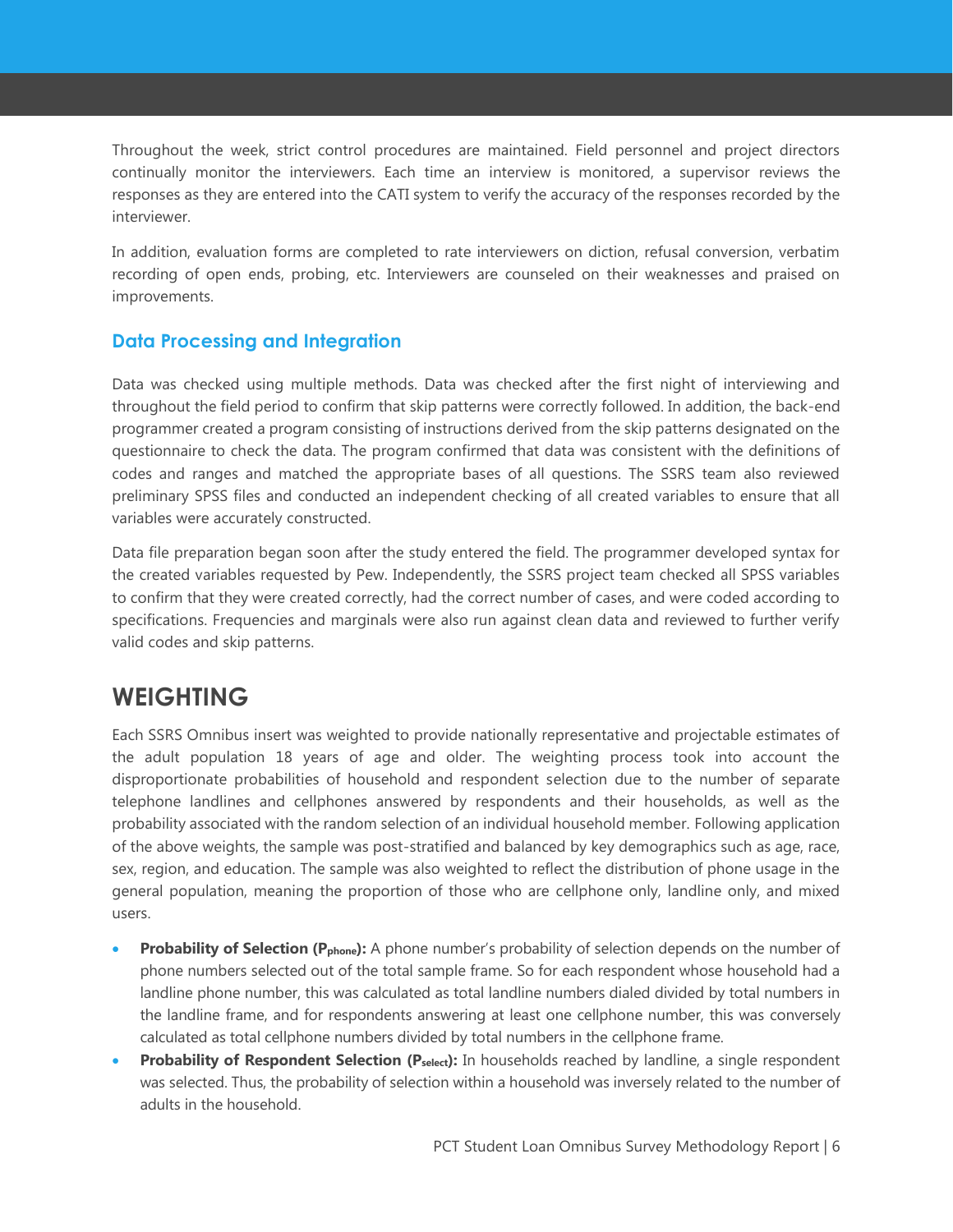• **Total Probability of Selection:** This was calculated as the phone number's probability of selection (by frame), and for landlines, divided by the number of adults in the household. Thus, for each respondent, a probability was calculated for being reached via landline (LL<sub>prob</sub>) and for being reached via cellphone (Cell<sub>prob</sub>). These calculations are:

$$
LL_{prob} = P_{phone} * / P_{select}
$$

#### Cell<sub>prob</sub>=P<sub>phone</sub>

The sample weights derived at this stage are calculated as the inverse of the combined probability of selection, or:

$$
1/(LL_{prob} + Cell_{prob} - LL_{prob} * Cell_{prob})
$$

• **Post Stratification Iterative Proportional Fitting ("raking"):** With the sample weights applied, the sample underwent the process of iterative proportional fitting (IPF), in which the sample was balanced to match known adult-population parameters based on the most recent March supplement of the U.S. Census Bureau's 2019 Current Population Survey (CPS)<sup>1</sup>. This process of weighting was repeated until the root mean square error for the differences between the sample and the population parameters was zero or near-zero.

The population parameters used for post-stratification are: age (18-29; 30-49; 50-64; 65+) by gender, census region (Northeast, North-Central, South, West), education (less than high school, high school graduate, some college, four-year college, or more) by age, education (same breaks) by gender, race/ethnicity (White non-Hispanic, Black non-Hispanic, Hispanic and born in the U.S., Hispanic and born outside of the U.S.<sup>2</sup>, other non-Hispanic), marital status (married/not married), population density (divided into quintiles), and phone usage (cellphone only, landline only, both).

• **Weight truncation ("trimming"):** To ensure the consistency of the population estimates produced week to week by Excel, the weights underwent truncation (or "trimming") so that they did not exceed 4 or fall below 0.25.

Because all respondents 18 and older in the Omnibus were screened using LOAN1, the sum of the weights equals the sample N of 4,022.

#### <span id="page-6-0"></span>**Margin of Sampling Error**

Weighting procedures increase the variance in the data, with larger weights causing greater variance. Complex survey designs and post data-collection statistical adjustments increase variance estimates and, as a result, the error terms applied in statistical testing. The design effect on the sample as a whole for both weights is 1.28. The margin of error, similarly, is+/- 1.8 percentage points.

 $1$  University of Minnesota Institute for Social Research and Data Innovation, Integrated Public Use Microdata Series, Current Population Survey, accessed Oct. 15, 2019, https://doi.org/10.18128/D030.V6.0.

<sup>&</sup>lt;sup>2</sup> Because this is meant to address the percent of Spanish speakers in the weighted sample, respondents born in Puerto Rico are included with those born outside of the U.S.